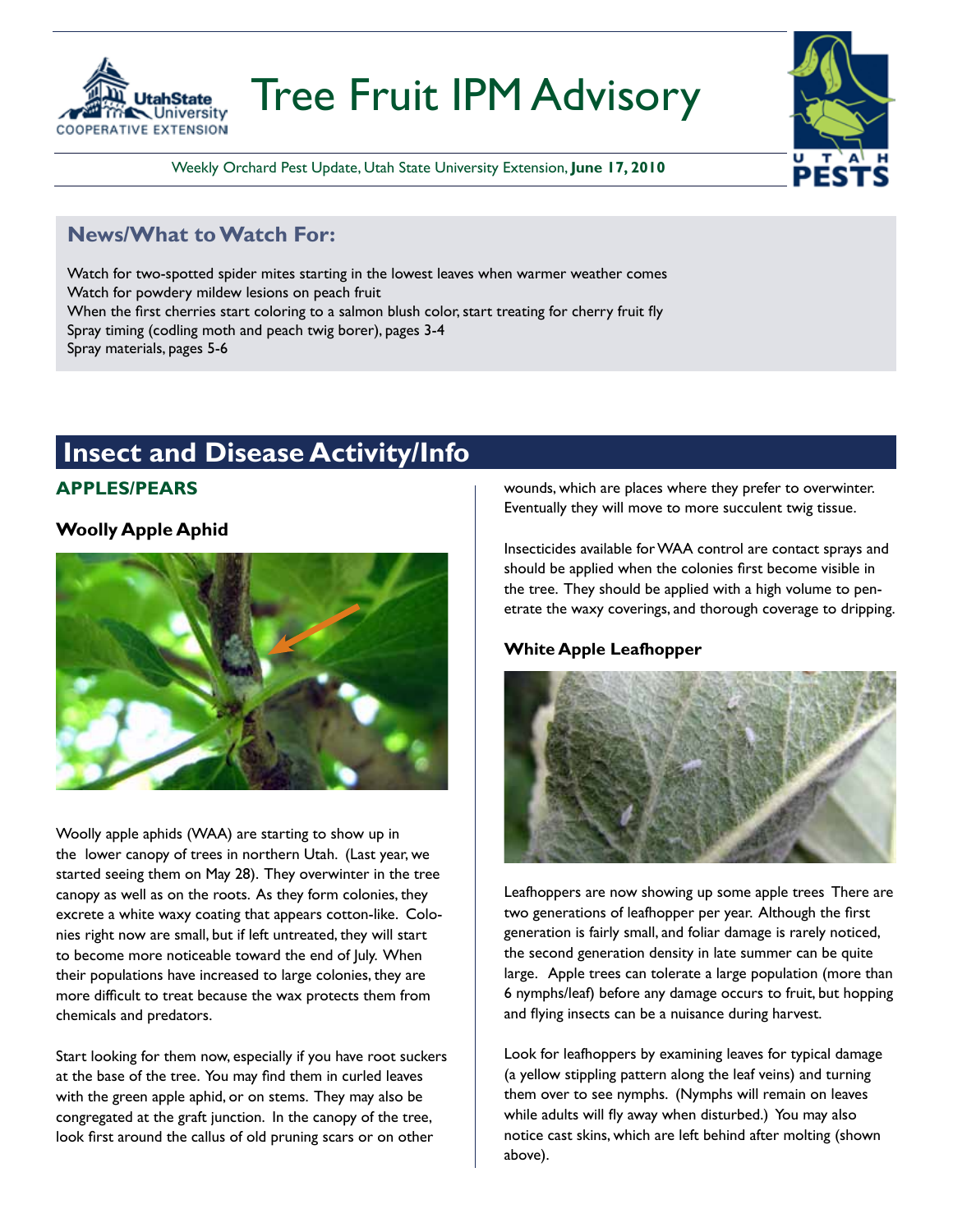### **Upcoming Monitoring/Insect Activity Degree Day Accumulations and Insect Development**

| <b>Pest</b>               | Host(s)          | <b>DD/Monitoring Action</b>                                               |
|---------------------------|------------------|---------------------------------------------------------------------------|
| Codling moth-1st. Gen     | apple, pear      | Egg-hatch continues through late June/early July                          |
| San Jose scale            | apple mostly     | Crawlers hatch early June; treat in late June                             |
| White apple leafhopper    | apple            | Look for nymph and adult activity on undersides of leaves                 |
| Cherry powdery mildew     | cherry           | Look for small white lesions on new foliage near the interior of the tree |
| Western cherry fruit fly  | cherry           | Treat when fruit develops salmon blush color                              |
| Pear psylla               | pear             | Second generation egg hatch begins last week of June                      |
| Peach twig borer-1st Gen. | peach, nectarine | Egg hatch begins approximately late June                                  |
| Spider mites              | all              | Look for activity on lower interior leaves when weather gets hot          |

### **Degree Day Accumulations and Insect Phenology**

March I - Wednesday, June 16

|                  |                         | <b>Codling Moth, 1st Gen.</b> |                         |                       | Peach Twig Borer, 1st Gen. |                          |                         |  |
|------------------|-------------------------|-------------------------------|-------------------------|-----------------------|----------------------------|--------------------------|-------------------------|--|
| County           | <b>Location</b>         | DD (post<br>biofix)           | % Moth<br><b>Flight</b> | % Egg<br><b>Hatch</b> | DD (post<br>biofix)        | % Moth<br><b>Flight</b>  | $%$ Egg<br><b>Hatch</b> |  |
| <b>Box</b>       | Perry                   | 320                           | 63                      | 9                     | 169                        | 26                       | $\pmb{0}$               |  |
| <b>Elder</b>     | Tremonton               | 146                           | 24                      | 0                     |                            | $\overline{\phantom{a}}$ | $\blacksquare$          |  |
| Cache            | North Logan             | 173                           | 35                      | $\mathbf 0$           | $\blacksquare$             | $\blacksquare$           | $\blacksquare$          |  |
|                  | Providence              | 250                           | 51                      | 3                     | $\blacksquare$             | $\blacksquare$           | $\blacksquare$          |  |
|                  | Smithfield              | 128                           | 20                      | $\mathbf 0$           | $\blacksquare$             | $\blacksquare$           | $\blacksquare$          |  |
| Carbon           | Price                   | 446                           | 83                      | 40                    | $\blacksquare$             | $\blacksquare$           | $\blacksquare$          |  |
| <b>Davis</b>     | Kaysville               | 327                           | 63                      | 9                     | 9                          | 38                       | $\mathbf 0$             |  |
| Grand            | Castle Valley           | 783                           | 100                     | 94                    | 630                        | 100                      | 92                      |  |
| Juab             | <b>Tintic</b>           | 245                           | 50                      | $\overline{2}$        | 65                         | 5                        | 0                       |  |
| <b>Salt Lake</b> | Holladay                | 383                           | 73                      | 25                    | 265                        | 64                       | $\overline{2}$          |  |
|                  | <b>West Valley City</b> | 413                           | 80                      | 35                    | 282                        | 70                       | 3                       |  |
| <b>Sevier</b>    | Richfield               | 392                           | 77                      | 30                    | 321                        | 81                       | 8                       |  |
| <b>Tooele</b>    | Erda                    | 197                           | 40                      | $\pmb{0}$             | 197                        | 38                       | 0                       |  |
|                  | <b>Tooele</b>           | 300                           | 59                      | 6                     | 169                        | 30                       | 0                       |  |
| <b>Uintah</b>    | Vernal                  | 385                           | 73                      | 25                    | 231                        | 53                       | $\overline{1}$          |  |
| <b>Utah</b>      | Alpine                  | 294                           | 59                      | 6                     | 80                         | $\overline{7}$           | $\pmb{0}$               |  |
|                  | American Fork           | 387                           | 73                      | 25                    | 215                        | 42                       | $\mathbf{I}$            |  |
|                  | Genola                  | 398                           | 77                      | 30                    | 221                        | 49                       | $\mathbf{I}$            |  |
|                  | Lincoln Point           | 350                           | 65                      | $\mathbf{H}$          | 186                        | 34                       | 0                       |  |
|                  | Orem                    | 409                           | 77                      | 30                    | 207                        | 38                       | $\pmb{0}$               |  |
|                  | Payson                  | 351                           | 65                      | $\mathbf{H}$          | 209                        | 41                       | 0                       |  |
|                  | Provo                   | 412                           | 80                      | 35                    | 230                        | 53                       | $\mathsf{I}$            |  |
|                  | Santaquin               | 349                           | 68                      | 4                     | 174                        | 30                       | $\pmb{0}$               |  |
|                  | <b>West Mountain</b>    | 358                           | 70                      | 20                    | 197                        | 38                       | $\mathbf 0$             |  |
| Weber            | Pleasant View           | 345                           | 67                      | 12                    | 109                        | 12                       | $\pmb{0}$               |  |
| Wasatch          | <b>Heber City</b>       | 147                           | 24                      | $\mathbf 0$           |                            |                          |                         |  |
| Wayne            | Capitol Reef            | 618                           | 97                      | 77                    | 443                        | 97                       | 42                      |  |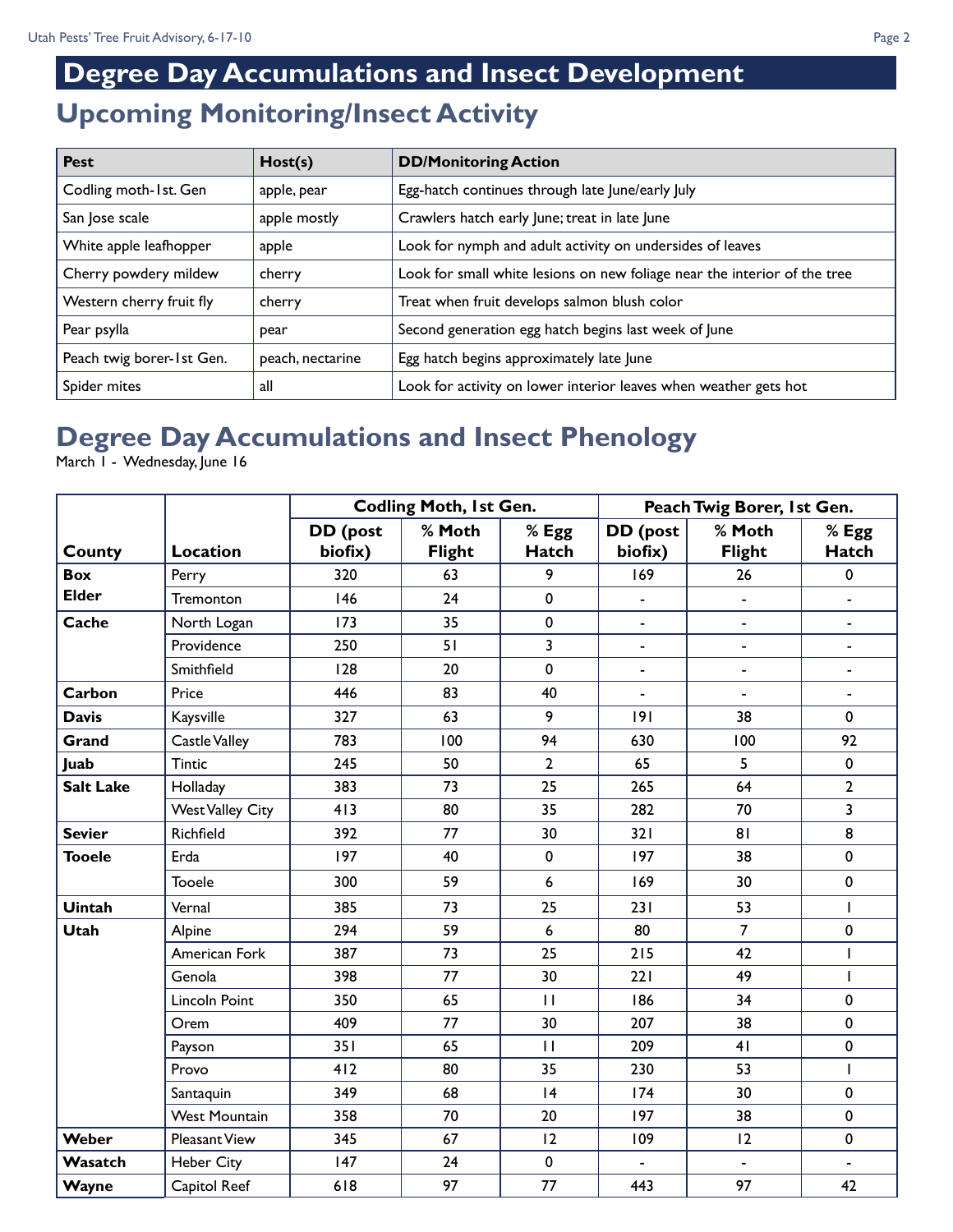### **Spray Timing - Codling Moth**

Please check these chart each week for updated dates. These dates are forecasted using the average temperature for each site. Fruit should remain protected through each generation according to interval provided on pesticide label.

#### **Codling Moth, First Generation**

Most residential growers should start sprays at the "standard start date," unless you choose to use horticultural oil at 200 DD. The period of greatest egg hatch occurs from 340 DD - 640 DD. Egg hatch for the first generation ends at 920 DD.

|                  |                         | If using oil for early ovicide |                                            |                                              |                                                     |                                 |
|------------------|-------------------------|--------------------------------|--------------------------------------------|----------------------------------------------|-----------------------------------------------------|---------------------------------|
| County           | Location                | <b>Apply Oil</b><br>$(200$ DD) | <b>Apply delayed 1st</b><br>cover (350 DD) | <b>Standard Start</b><br>Date (I% egg hatch) | <b>Period of Greatest Egg</b><br>Hatch (340-640 DD) | <b>Egg Hatch</b><br><b>Ends</b> |
| <b>Box Elder</b> | Perry                   | past                           | June 18                                    | past                                         | June 17 - July 3                                    | July 16                         |
|                  | Tremonton               | June 19                        | June 27                                    | June 20                                      | June 27 - July 10                                   | July 22                         |
|                  | N. Logan                | June 18                        | June 27                                    | June 19                                      | June 27 - July 12                                   | July 25                         |
| Cache            | Providence              | past                           | June 23                                    | past                                         | June 22 - July 9                                    | July 22                         |
|                  | Smithfield              | June 21                        | June 29                                    | June 22                                      | June 28 - July 12                                   | July 24                         |
| Carbon           | Price                   | past                           | past                                       | past                                         | June 8 - June 29                                    | July 15                         |
| <b>Davis</b>     | Kaysville               | past                           | June 17                                    | past                                         | June 17 - July 1                                    | July 12                         |
| Grand            | <b>Castle Valley</b>    | past                           | past                                       | past                                         | past                                                | June 22                         |
| Juab             | <b>Tintic</b>           | past                           | June 22                                    | past                                         | June 22 - July 8                                    | July 21                         |
| <b>Salt Lake</b> | Holladay                | past                           | past                                       | past                                         | June 13 - June 27                                   | July 8                          |
|                  | <b>West Valley City</b> | past                           | past                                       | past                                         | June 9 - June 27                                    | July 8                          |
| <b>Sevier</b>    | Richfield               | past                           | past                                       | past                                         | June 11 - July 1                                    | July 15                         |
| <b>Tooele</b>    | Erda                    | past                           | June 24                                    | June 17                                      | June 23 - July 6                                    | July 17                         |
|                  | <b>Tooele</b>           | past                           | June 19                                    | past                                         | June 18 - July 2                                    | July 13                         |
| <b>Uintah</b>    | Vernal                  | past                           | past                                       | past                                         | June 12 - June 30                                   | July 14                         |
|                  | Alpine                  | past                           | June 19                                    | past                                         | June 19 - July 4                                    | July 17                         |
|                  | American Fork           | past                           | past                                       | past                                         | June 12 - June 29                                   | July 11                         |
|                  | Genola                  | past                           | past                                       | past                                         | June 10 - June 29                                   | July 11                         |
|                  | Lincoln Point           | past                           | past                                       | past                                         | June 15 - July 1                                    | July 13                         |
| Utah             | Orem                    | past                           | past                                       | past                                         | June 9 - June 26                                    | July 8                          |
|                  | Payson                  | past                           | past                                       | past                                         | June 15 - June 30                                   | July 11                         |
|                  | Provo                   | past                           | past                                       | past                                         | June 9 - June 27                                    | July 8                          |
|                  | Santaquin               | past                           | past                                       | past                                         | June 15 - July 1                                    | July 13                         |
|                  | <b>West Mountain</b>    | past                           | past                                       | past                                         | June 15 - June 29                                   | July 11                         |
| Weber            | <b>Pleasant View</b>    | past                           | past                                       | past                                         | June 16 - June 30                                   | July 11                         |
| Wasatch          | <b>Heber City</b>       | $ $ une 21                     | June 30                                    | June 20                                      | June 29 - July 17                                   | August I                        |
| Wayne            | Capitol Reef            | past                           | past                                       | past                                         | June 3 - June 17                                    | June 28                         |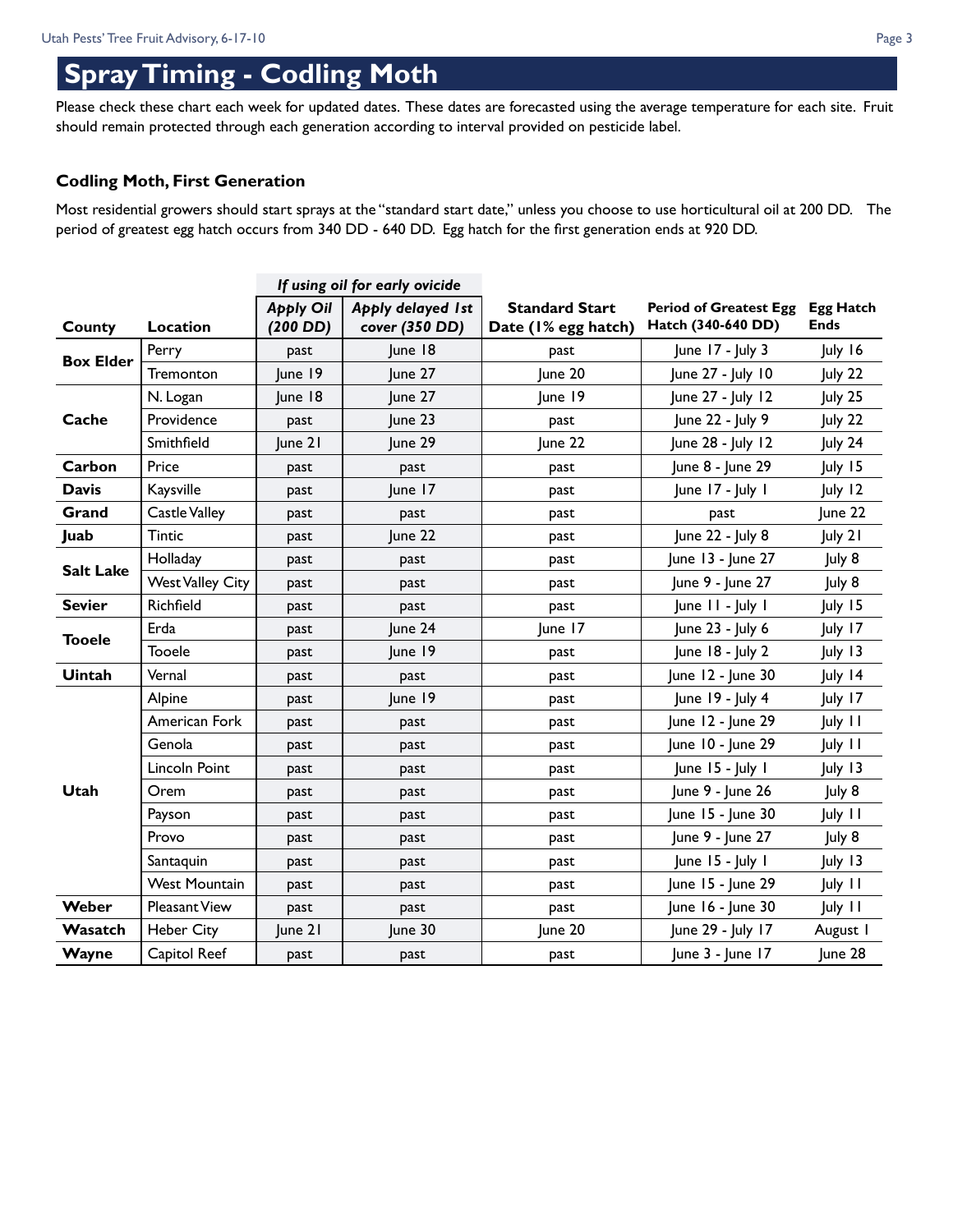## **Spray Timing - Peach Twig Borer**

Peach Twig Borer, First Generation: (If you had moderate to severe PTB damage last year, use the earlier spray date; if you had very little PTB damage last year, use the later date to start sprays. These two dates correspond to 300 and 360 degree days after biofix, or 5% and 16% egg hatch. End of egg hatch, where you should "keep fruit protected up to" is at 800 degree days.

|                  |                         | <b>Start Date</b>            | <b>Start Date</b>  | <b>Keep Fruit Protected</b> |
|------------------|-------------------------|------------------------------|--------------------|-----------------------------|
| County           | Location                | (large population)           | (small population) | Up To:                      |
| <b>Box Elder</b> | Perry                   | June 23                      | June 27            | July 17                     |
|                  | Tremonton               |                              |                    |                             |
|                  | N. Logan                |                              |                    |                             |
| Cache            | Providence              | $\overline{a}$               |                    |                             |
|                  | Smithfield              | $\qquad \qquad \blacksquare$ |                    |                             |
| Carbon           | Price                   |                              |                    |                             |
| <b>Davis</b>     | Kaysville               | June 22                      | June 24            | July 13                     |
| Grand            | Castle Valley           | past                         | past               | June 23                     |
| Juab             | <b>Tintic</b>           | June 30                      | July 3             | July 23                     |
| <b>Salt Lake</b> | Holladay                | June 18                      | June 20            | July 8                      |
|                  | <b>West Valley City</b> | June 17                      | June 20            | July 9                      |
| <b>Sevier</b>    | Richfield               | June 15                      | June 18            | July 12                     |
|                  | Erda                    | June 21                      | June 24            | July 12                     |
| <b>Tooele</b>    | <b>Tooele</b>           | June 22                      | June 25            | July 13                     |
| Uintah           | Vernal                  | June 20                      | June 24            | July 16                     |
|                  | Alpine                  | June 28                      | July I             | July 21                     |
|                  | American Fork           | June 21                      | June 24            | July 13                     |
|                  | Genola                  | June 20                      | June 24            | July 6                      |
|                  | Lincoln Point           | June 22                      | June 25            | July 14                     |
| <b>Utah</b>      | Orem                    | June 20                      | June 23            | July 11                     |
|                  | Payson                  | June 21                      | June 23            | July 12                     |
|                  | Provo                   | June 19                      | June 22            | July 11                     |
|                  | Santaquin               | June 23                      | June 26            | July 15                     |
|                  | <b>West Mountain</b>    | June 21                      | June 24            | July 13                     |
| Weber            | Pleasant View           | June 25                      | June 28            | July 15                     |
| Wasatch          | <b>Heber City</b>       |                              |                    |                             |
| Wayne            | Capitol Reef            | past                         | past               | July 1                      |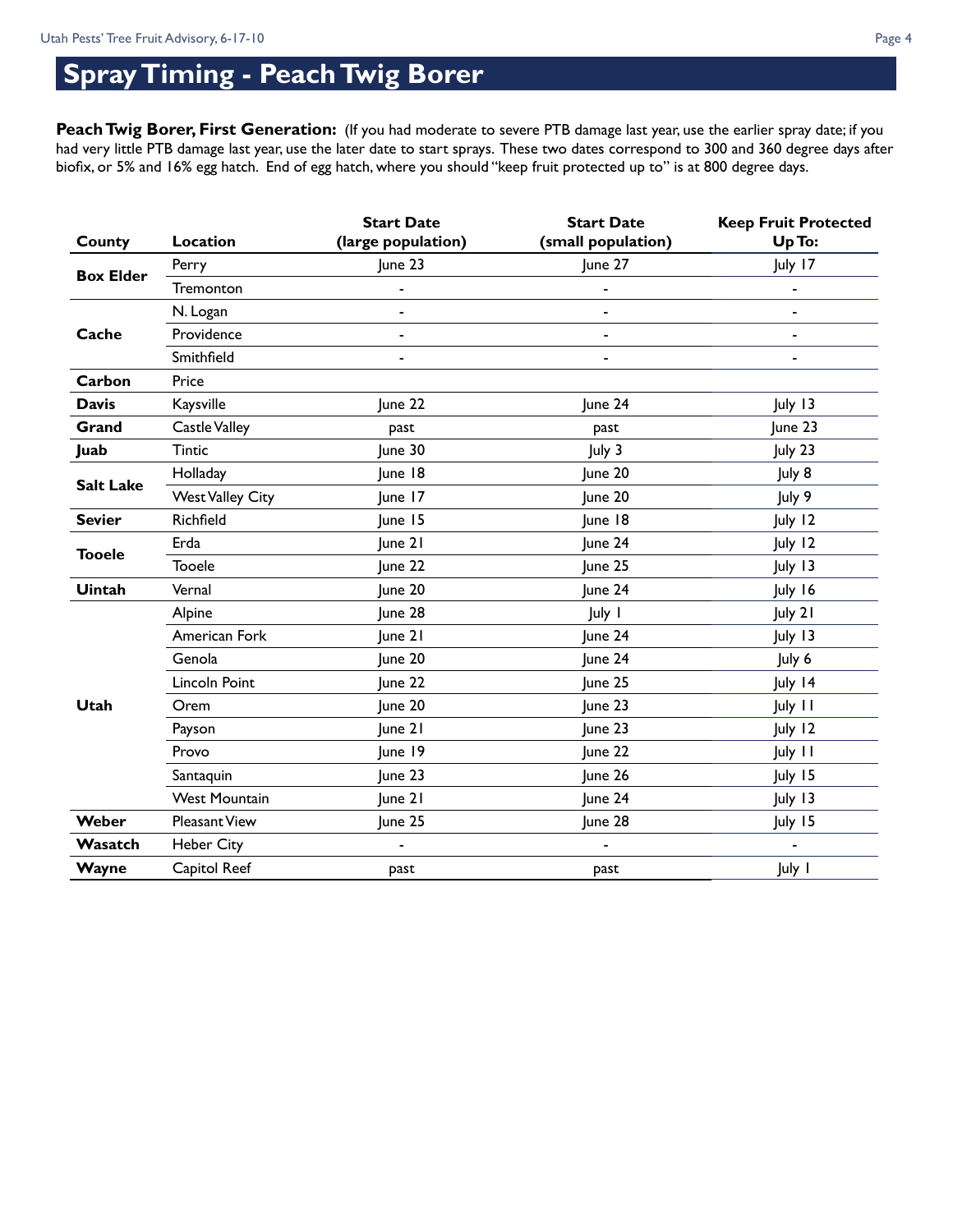### **Spray Materials - Commercial Applicators**

*NOTE:* If your trees are in bloom, we do not recommend applying any pesticides unless you are controlling fire blight with antibiotics. Although it is OK to use "softer" materials such as Bt or spinosad during bloom, we still recommend either: waiting until the petal fall stage or applying at dawn or dusk when pollinators are not active.

| <b>Target</b> |             |                         | <b>Example Brands</b> | <b>Amount</b>   | <b>REI</b>      |                                                                                           |
|---------------|-------------|-------------------------|-----------------------|-----------------|-----------------|-------------------------------------------------------------------------------------------|
| Pest          | <b>Host</b> | Chemical                | (Classification)      | per acre        |                 | <b>Comments</b>                                                                           |
| Codling       | apple,      | hort. oil               | variety               | see label       |                 | • for all products, ensure good                                                           |
| moth          | pear        | acetamiprid             | Assail                | 3.4 oz          | 12h             | coverage for effective control                                                            |
|               |             | deltamethrin            | <b>Battalion</b>      | $7-14$ oz       | 12 <sub>h</sub> |                                                                                           |
|               |             | methoxyfenozide         | Intrepid              | 16 oz           | 4 <sub>h</sub>  | • hort. oil works on eggs only                                                            |
|               |             | phosmet                 | Imidan                | 5.33 lbs        | 5d              |                                                                                           |
|               |             | spinetoram              | Delegate              | $6-7$ oz        | 4 <sub>h</sub>  | • codling moth virus must be                                                              |
|               |             | thiacloprid             | Calypso               | $4-8$ oz        | 12h             | applied every 7 days                                                                      |
|               |             | rynaxypyr               | Altacor               | $3.5 - 4.5$     |                 |                                                                                           |
|               |             | codling moth virus      | Virosoft, etc         | $\overline{a}$  | ---             | • Altacor and Delegate have<br>shown to have good efficacy,<br>and target eggs and larvae |
| Powdery       | apple       | potassium bicarbonate   | Kaligreen             | $2.5-3$ lb      | 4 <sub>h</sub>  | rotate among chemical classes to                                                          |
| mildew        |             | myclobutanil            | Rally (3)             | 5 <sub>oz</sub> | 24 h            | prevent resistance                                                                        |
|               |             | trifloxystropin         | Flint $(11)$          | $2 - 2.5$ oz    | 12h             |                                                                                           |
|               |             | triflumizole            | Procure (3)           | 8-16 oz         | 12h             |                                                                                           |
|               |             | fenarimol               | Rubigan (3)           | 12 oz           | 12h             |                                                                                           |
|               |             | boscalid/pyraclostrobin | Pristine (7+11)       | 14.5-18 oz      | 12h             |                                                                                           |
| Woolly        | apple       | acetamiprid             | Assail                | $1.7$ oz        |                 | Beleaf: 21 day PHI                                                                        |
| apple aphid   |             | carbaryl                | Sevin                 | $1.5-3$ qt      | 12h             |                                                                                           |
|               |             | diazinon                | Diazinon              | 4 <sub>lb</sub> | 4d              | <b>Admire:</b> soil application only;                                                     |
|               |             | endosulfan              | <b>Thionex</b>        | $3-4$ lb        | 4d              | 21-day PHI                                                                                |
|               |             | flonicamid              | <b>Beleaf</b>         | $2-2.8$ oz      | 12h             |                                                                                           |
|               |             | imidacloprid            | Admire                | 7-10.5 oz       | 12h             |                                                                                           |
| Peach twig    | peach,      | Bt                      | Dipel, Foray          | see label       | 4 h             | begin sprays according to spray                                                           |
| borer         | nectarine   | chlorantraniliprole     | Altacor               | $3-4.5$ oz      | 4 <sub>h</sub>  | timing table on previous page;                                                            |
|               |             | spinetoram              | Delegate              | $4.5 - 7$ oz    | 4 <sub>h</sub>  | maintain residual through end of                                                          |
|               |             | spinosad                | Success, Entrust      | see label       | 4 <sub>h</sub>  | egg hatch                                                                                 |
|               |             | methoxyfenozide         | Intrepid              | 8-16 oz         | 4 <sub>h</sub>  |                                                                                           |
|               |             | endosulfan              | <b>Thionex</b>        | 4 <sub>lb</sub> | 4d              | Delegate, Altacor: apply at 14                                                            |
|               |             | phosmet                 | Imidan                | 4 <sub>lb</sub> | 4d              | day intervals                                                                             |
| Powdery       | peach       | azoxystrobin            | Abound (11)           | $11-15$ oz      | 4 <sub>h</sub>  |                                                                                           |
| mildew        |             | myclobutanil            | Rally (3)             | $2.5-6$ oz      | 24 h            |                                                                                           |
|               |             | potassium bicarbonate   | Kaligreen             | $2.5-3$ lb      | 4 <sub>h</sub>  |                                                                                           |
|               |             | pyraclostrobin +        | Pristine (7+11)       | 14.5-15.5 oz    | 12h             |                                                                                           |
|               |             | boscalid                |                       |                 |                 |                                                                                           |
|               |             | sulfur products         | variety (M)           | see label       | 24 h            |                                                                                           |